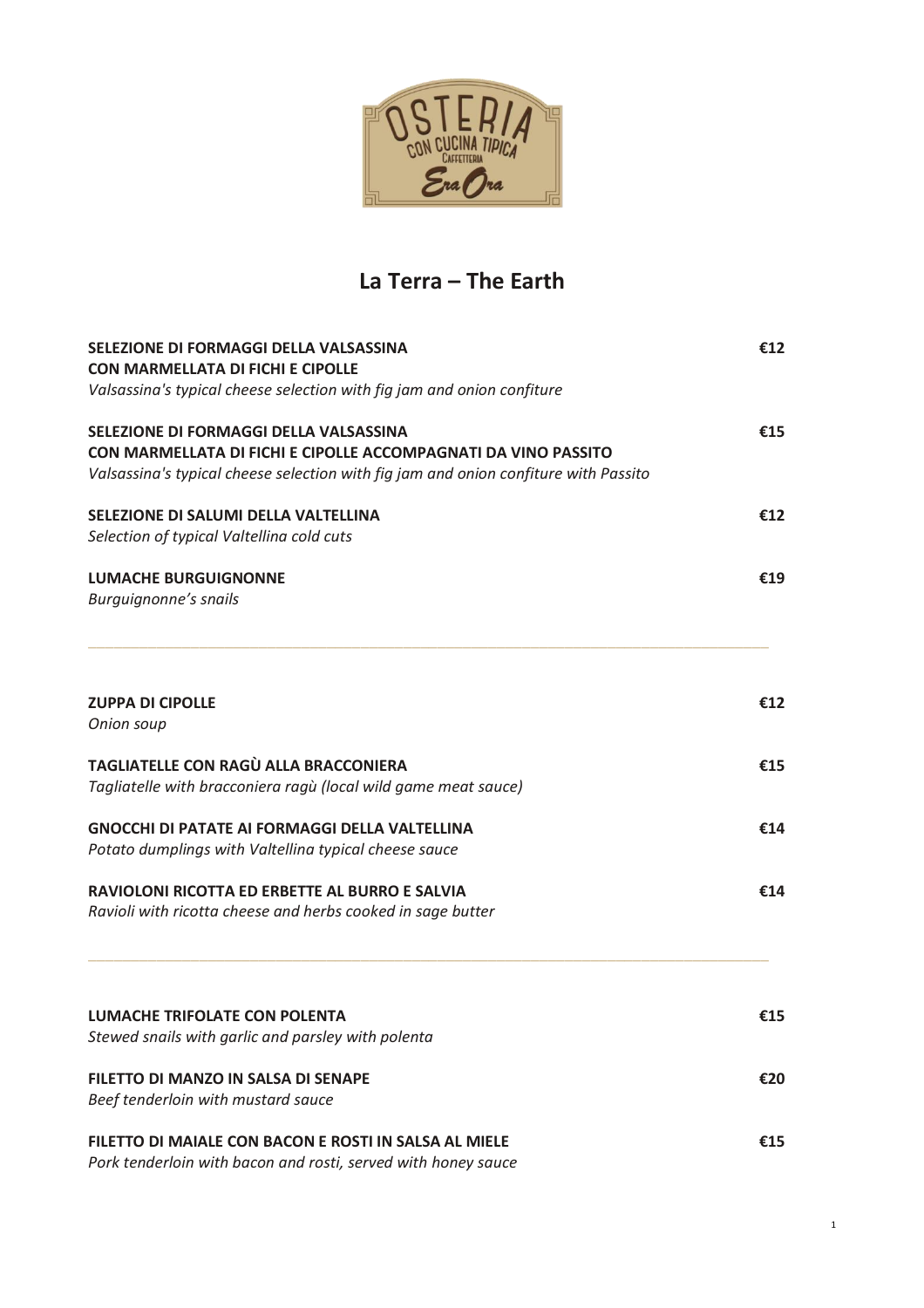| <b>COTOLETTA DI VITELLO ALLA MILANESE</b><br>Milanese calf meat cutlet                | €19 |
|---------------------------------------------------------------------------------------|-----|
| <b>CINGHIALE CON POLENTA E FUNGHI</b><br>Wild boar with polenta and mushrooms         | €15 |
| <b>FUNGHI PORCINI CON POLENTA GRIGLIATA</b><br>Porcini mushrooms with grilled polenta | €15 |
| FILETTO DI MANZO CON FUNGHI PORCINI<br>Beef tenderloin with porcini mushrooms         | £25 |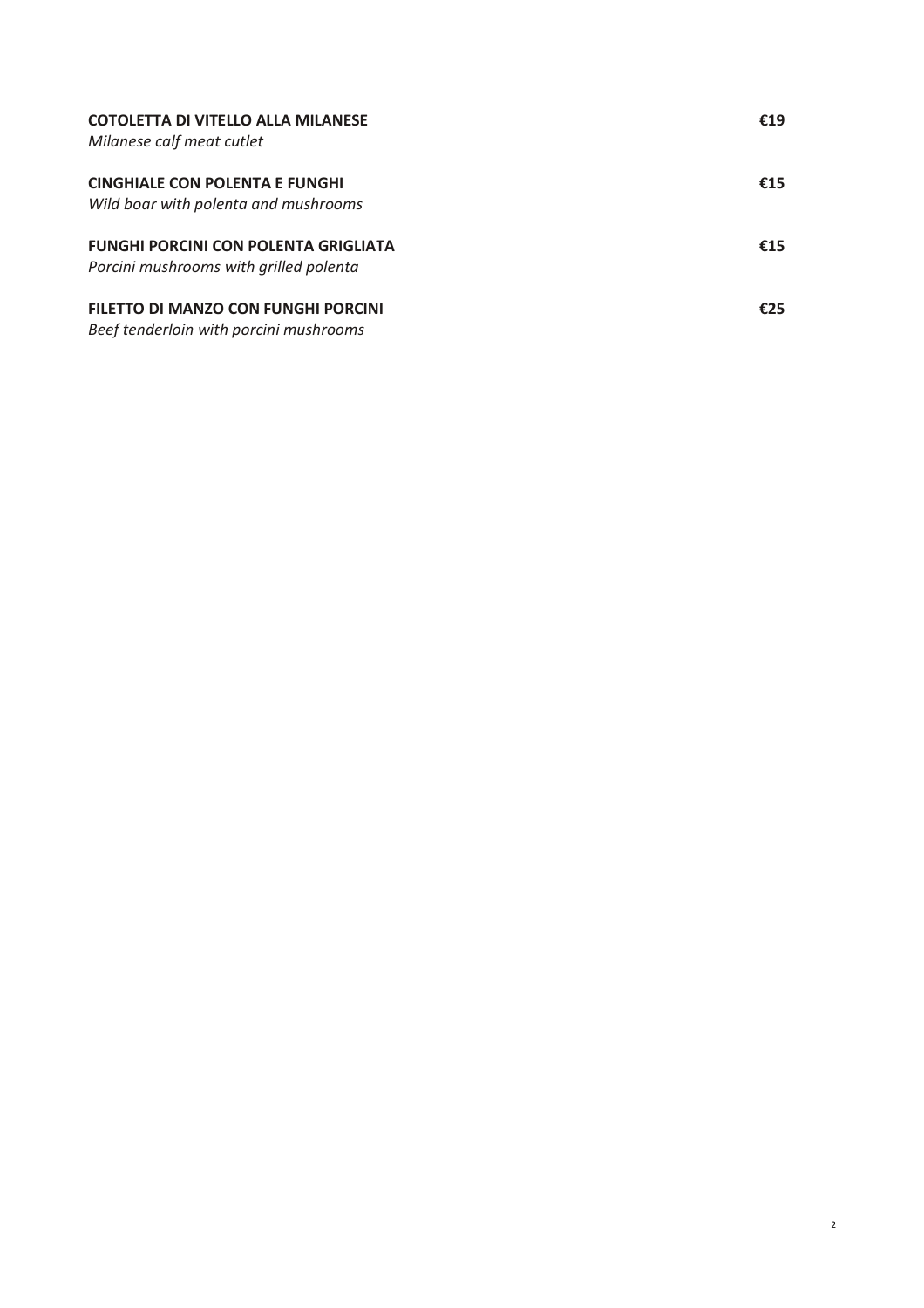# **Il Lago – The Lake**

| <b>LAVARELLO IN CARPIONE</b><br>Fried soused lake whitefish | €11 |
|-------------------------------------------------------------|-----|
|                                                             |     |
| <b>MISSOLTINO CON POLENTA GRIGLIATA</b>                     | €13 |
| Dried grilled lake fish with polenta                        |     |
| PATÈ DI PESCE DI LAGO CON CROSTINI                          | €10 |
| Lake fish patè with croutons                                |     |
| <b>RISO CON FILETTI DI PESCE PERSICO</b>                    | €15 |
| Lake perch fillets with rice                                |     |
| <b>LINGUINE CON RAGÙ DI PESCE</b>                           | €15 |
| Linguine with lake fish ragù sauce                          |     |
| RAVIOLI RIPIENI DI LAVARELLO AL BURRO E SALVIA              | €15 |
| Ravioli filled with lake whitefish cooked in sage butter    |     |
| FILETTI DI LAVARELLO BURRO E SALVIA                         | €15 |
| Lake whitefish fillets cooked in sage butter                |     |
| FILETTI DI LAVARELLO ALLA GRIGLIA                           | €15 |
| Grilled lake whitefish fillets                              |     |
| FILETTI DI AGONE ALLA GRIGLIA CON SALSA VERDE (stagionali)  | €15 |
| Grilled twite shad fillets with green sauce (seasonal)      |     |
| <b>POLPETTE DI LAGO CON PATATE</b>                          | €15 |
| Lake meatballs with potatoes                                |     |
| <b>ALBORELLE FRITTE (stagionali)</b>                        | €15 |
| Fried bleaks (seasonal)                                     |     |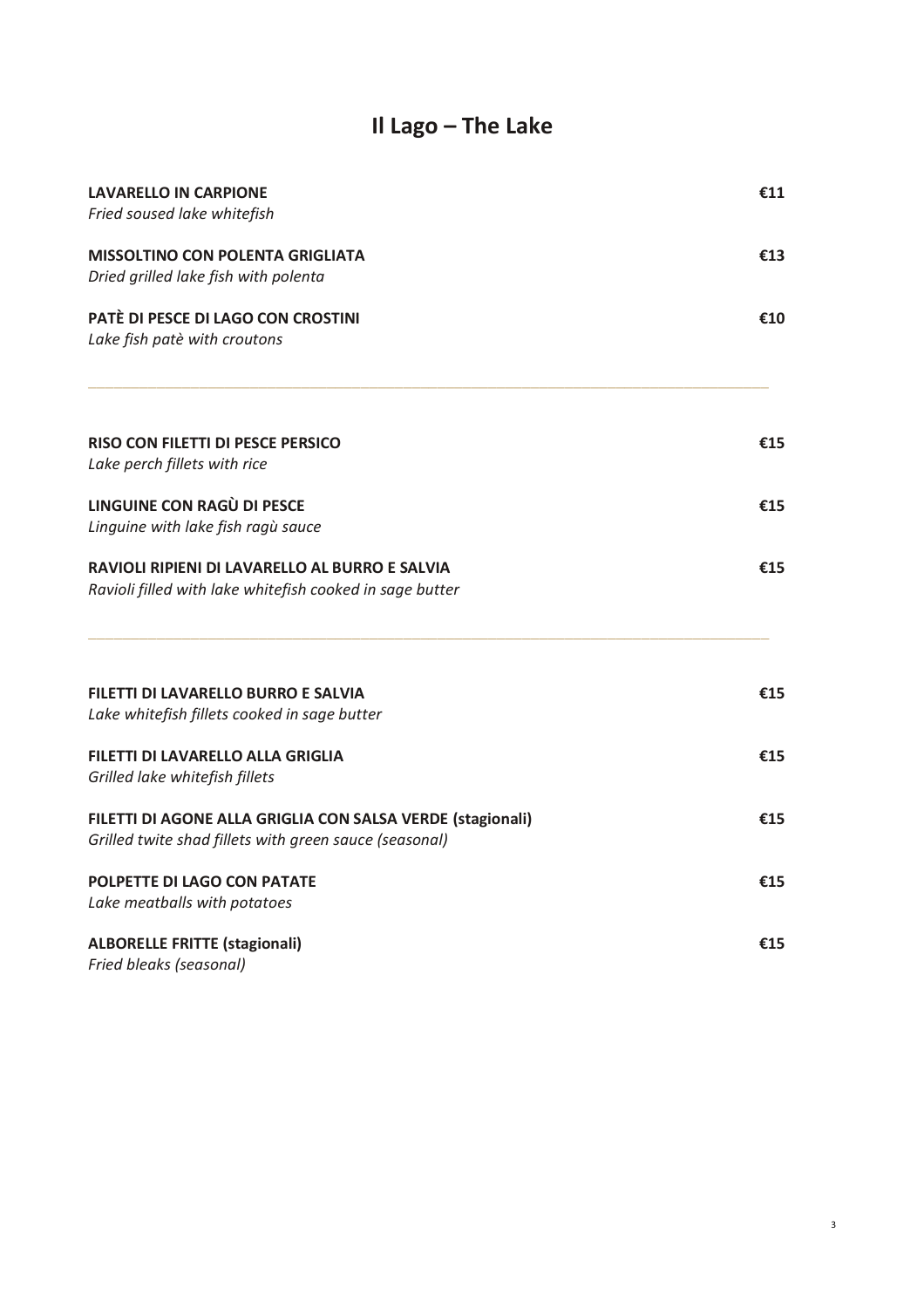# $L'Oca$  – The Goose

| PATÉ D'OCA<br>Goose patè                                                                                                                                                 | €12 |
|--------------------------------------------------------------------------------------------------------------------------------------------------------------------------|-----|
| <b>PROSCIUTTO CRUDO E SALAME D'OCA</b><br>Raw ham and goose salami                                                                                                       | €12 |
| <b>TAGLIATA DI PETTO D'OCA</b><br>ACCOMPAGNATO DA CROSTINI CON PATÉ E CIPOLLINE BORRETTANE<br>Cut of goose breast accompained by crutons with paté and borrettane onions | €22 |

# Il Baccalà - The Salted Cod

| <b>BACCALÀ MANTECATO CON POLENTA GRIGLIATA</b><br>Creamed cod with grilled polenta | 12€ |
|------------------------------------------------------------------------------------|-----|
| RAVIOLI DI BACCALÀ AL BURRO E SALVIA<br>Cod ravioli with butter and sage           | 15€ |
| POLPETTE DI BACCALÀ CON PATATE FRITTE<br>Cod fish balls with french fries          | 12f |

 $\overline{4}$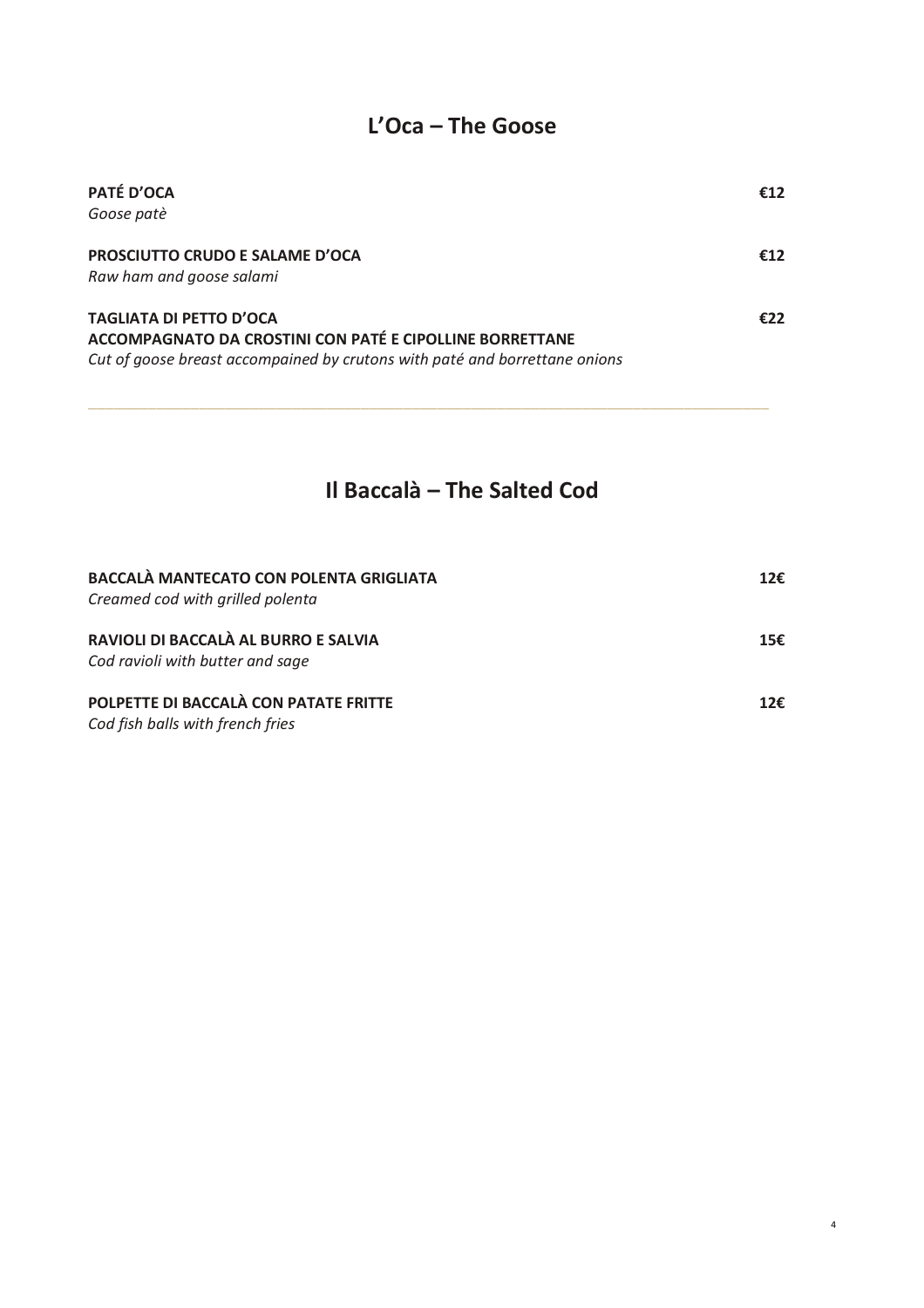# Contorni - Side Dishes

| <b>SPINACI SALTATI IN PADELLA</b><br>Stewed spinach                      | €6 |
|--------------------------------------------------------------------------|----|
| <b>CARCIOFI ALLA ROMANA</b><br>Artichokes Roman style                    | €6 |
| <b>CIPOLLINE BORRETTANE IN AGRODOLCE</b><br>Sweet and sour silver onions | €6 |
| <b>INSALATA MISTA</b><br>Mix salad                                       | €7 |
| <b>PATATE ARROSTO</b><br>Roasted potatoes                                | €6 |
| <b>PATATE FRITTE</b><br>French fries                                     | €7 |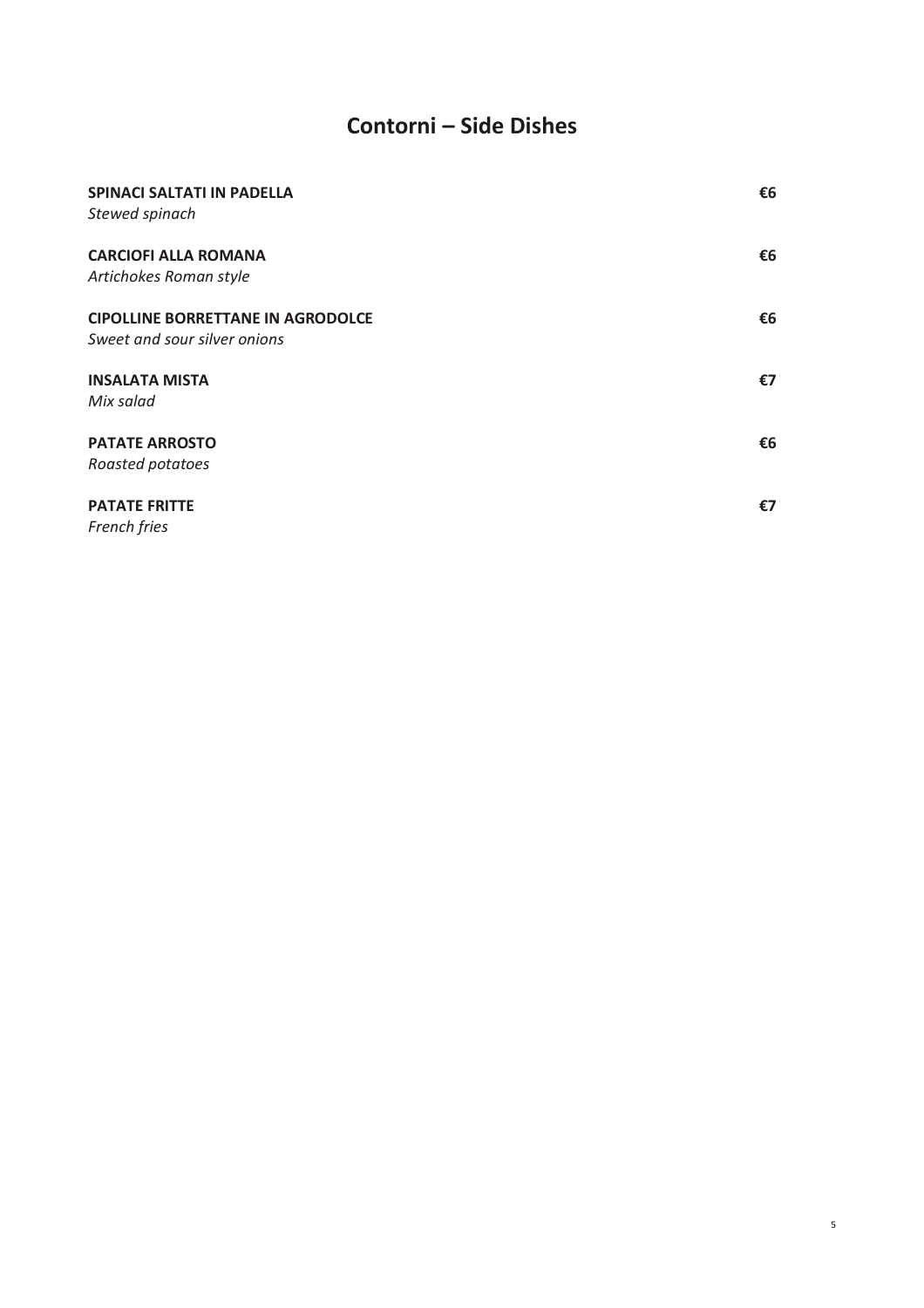#### **Dolci - Desserts**

| SOUFFLÉ AL CIOCCOLATO O AL PISTACCHIO<br>Chocolate or pistachio soufflé | €6 |
|-------------------------------------------------------------------------|----|
| <b>MOUSSE DELLA CASA</b><br>Homemade mousse                             | €6 |
| <b>TORTA PER E CIOCCOLATO</b><br>Chocolate and pears pie                | €6 |
| <b>SORBETTO AL LIMONE</b><br>Lemon Sorbet                               | €6 |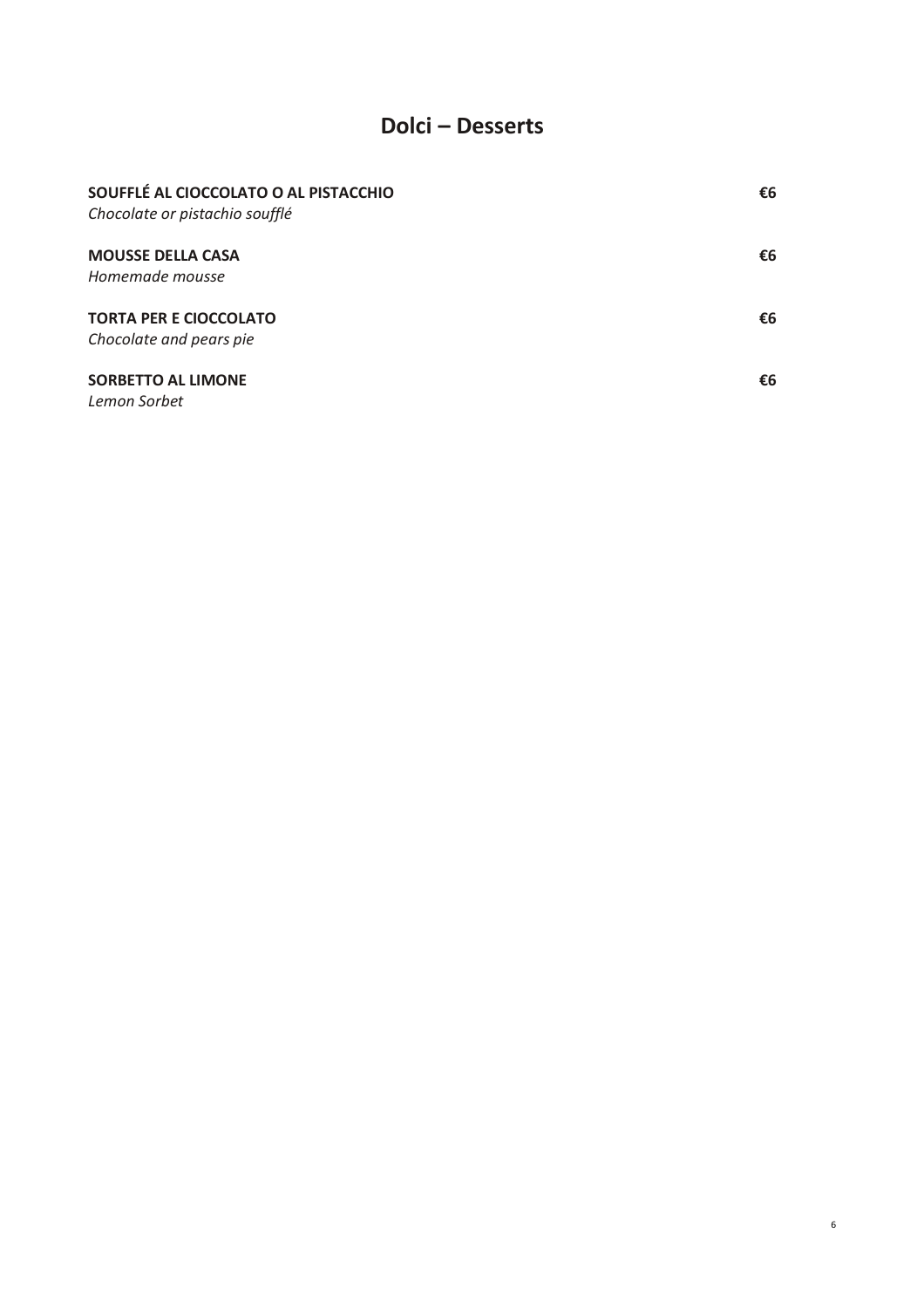# **Vini Rossi – Red Wines**

#### **Lombardia**

| <b>BONARDA VIVACE OLTREPO' PAVESE DOC</b><br>100% Croatina                                                              | 18€ |
|-------------------------------------------------------------------------------------------------------------------------|-----|
| <b>VALCALEPPIO RISERVA DOC LOCATELLI-CAFFI</b><br>Cabernet, Sauvignon e Merlot affinato 24 mesi in Botte                | 25€ |
| TERRE LUNARI IGT BENACO BRESCIANO PERLA DEL GARDA<br>Merlot, Cab Saouvignon e Cab Franc affunato 12 mesi in Botte       | 20€ |
| <b>ZERDI' IGT BENACO BRESCIANO CANTRINA</b><br>100% Rebo affinato 12 mesi in Botte                                      | 21€ |
| <b>VALTELLINA SUPERIORE SANT'ANDREA DOCG BETTINI</b><br>100% Nebbiolo da Vendemmia tardiva affinato 12 Mesi in Barrique | 30€ |
| <b>SFORZATO DI VALTELLINA DOCG BETTINI</b><br>100% Nebbiolo appassito 3 Mesi e affinato 18 Mesi in Botte                | 38€ |
| SFURSAT DI VALTELLINA DOCG BETTINI<br>100% Nebbiolo appassito 3 Mesi e affinato 24 Mesi Barrique                        | 50€ |
| <b>BAROLO CANTINA GOGGIANO</b>                                                                                          | 45€ |
| <b>MONTEVOLPE CANTINA BRETAGNA</b><br>40% Merlot, 40% Cabernet, 20% Corvina                                             | 35€ |

#### **Piemonte**

| <b>GHEMME DOCG</b><br>90% Nebbiolo, 10% Vespolina affinato 3 Mesi in Botte | 45€ |
|----------------------------------------------------------------------------|-----|
| <b>RAMALE</b><br>100% Nebbiolo colline novaresi, affinato 24 Mesi in Botte | 28€ |
| <b>BARBERA D'ASTI FREM</b><br>100% Barbera                                 | 20€ |

\_\_\_\_\_\_\_\_\_\_\_\_\_\_\_\_\_\_\_\_\_\_\_\_\_\_\_\_\_\_\_\_\_\_\_\_\_\_\_\_\_\_\_\_\_\_\_\_\_\_\_\_\_\_\_\_\_\_\_\_\_\_\_\_\_\_\_\_\_\_\_\_\_\_\_\_\_\_\_\_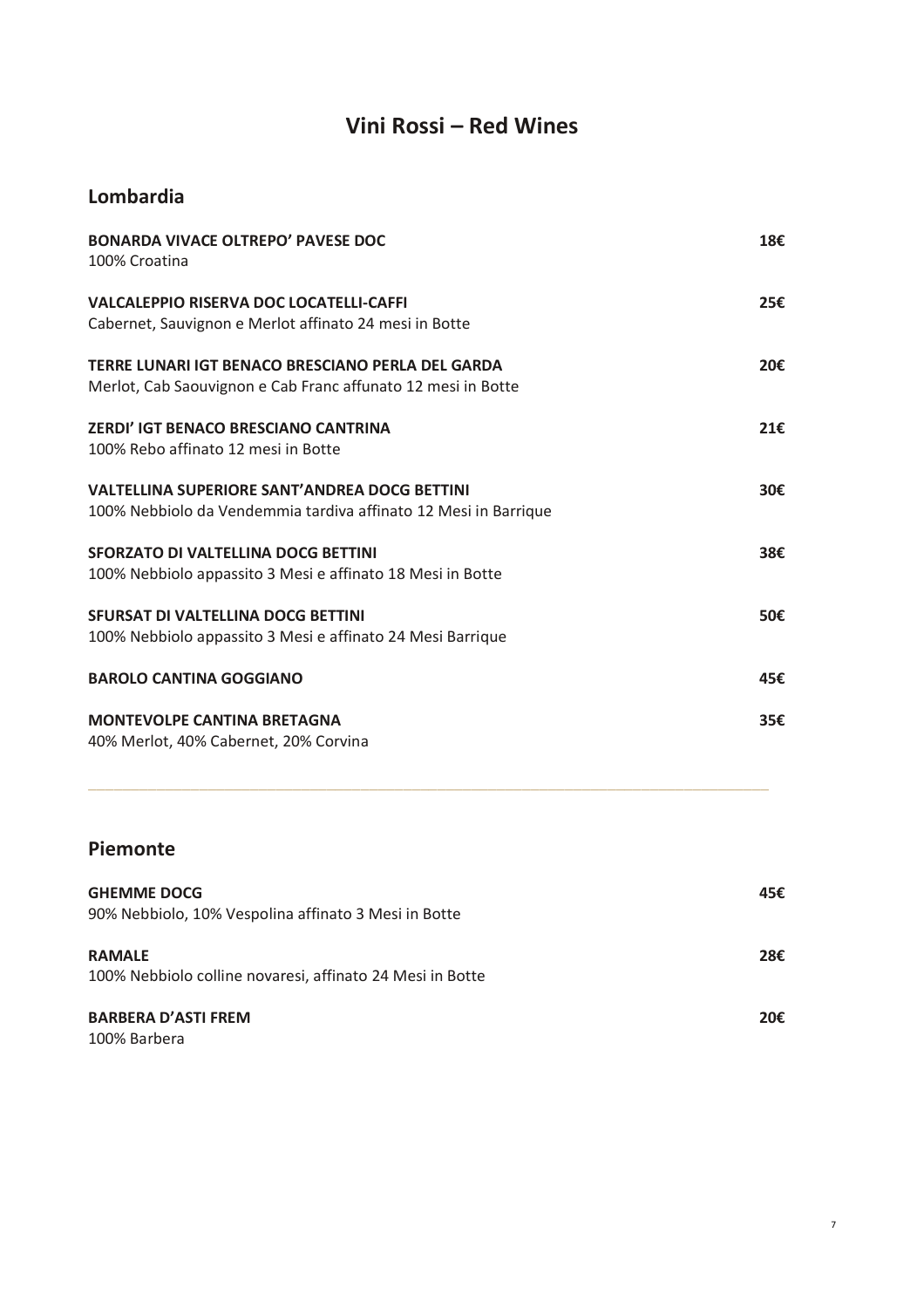#### **Veneto**

| <b>CABERNET O MERLOT CANTINA BRETAGNA</b><br>Calice 6€ - L.0,25 8€ - L.0,50 10€                                        | 17€ |
|------------------------------------------------------------------------------------------------------------------------|-----|
| NEMM IGT LA PICCOLA BOTTE F.LLI GIULIARE<br>Merlot, Cab Sauvignon appassito 2 settimane, affinato 6 Mesi in Botte      | 20€ |
| <b>SCALIGIO IGT BALESTRI VALDA</b><br>Cabernet + Sauvignon affinato 18 Mesi in Barrique                                | 27€ |
| <b>VALPOLICELLA RIPASSO DOC CLASSICO SUPERIORE NOVAIA</b><br>Corvina, Corvinone e Rondinella affinato 12 Mesi in Botte | 24€ |
| <b>AMARONE CORTE VAONA NOVAIA</b><br>Corvina, Corvinone e Rondinella appassito 3 Mesi, affinato 24 Mesi in Botte       | 45€ |

#### **Trentino**

| <b>LAGREIN DOC</b><br>100% Lagrein affinato 6 Mesi in Botte | 20€ |
|-------------------------------------------------------------|-----|
| PINOT NERO DOC<br>100% Pinot Nero affinato 6 Mesi in Botte  | 21f |

\_\_\_\_\_\_\_\_\_\_\_\_\_\_\_\_\_\_\_\_\_\_\_\_\_\_\_\_\_\_\_\_\_\_\_\_\_\_\_\_\_\_\_\_\_\_\_\_\_\_\_\_\_\_\_\_\_\_\_\_\_\_\_\_\_\_\_\_\_\_\_\_\_\_\_\_\_\_\_\_

\_\_\_\_\_\_\_\_\_\_\_\_\_\_\_\_\_\_\_\_\_\_\_\_\_\_\_\_\_\_\_\_\_\_\_\_\_\_\_\_\_\_\_\_\_\_\_\_\_\_\_\_\_\_\_\_\_\_\_\_\_\_\_\_\_\_\_\_\_\_\_\_\_\_\_\_\_\_\_\_

### **Emilia-Romagna**

| LAMBRUSCO IGT OTELLO CECI | 20€ |
|---------------------------|-----|
| 100% Lambrusco Maestri    |     |

8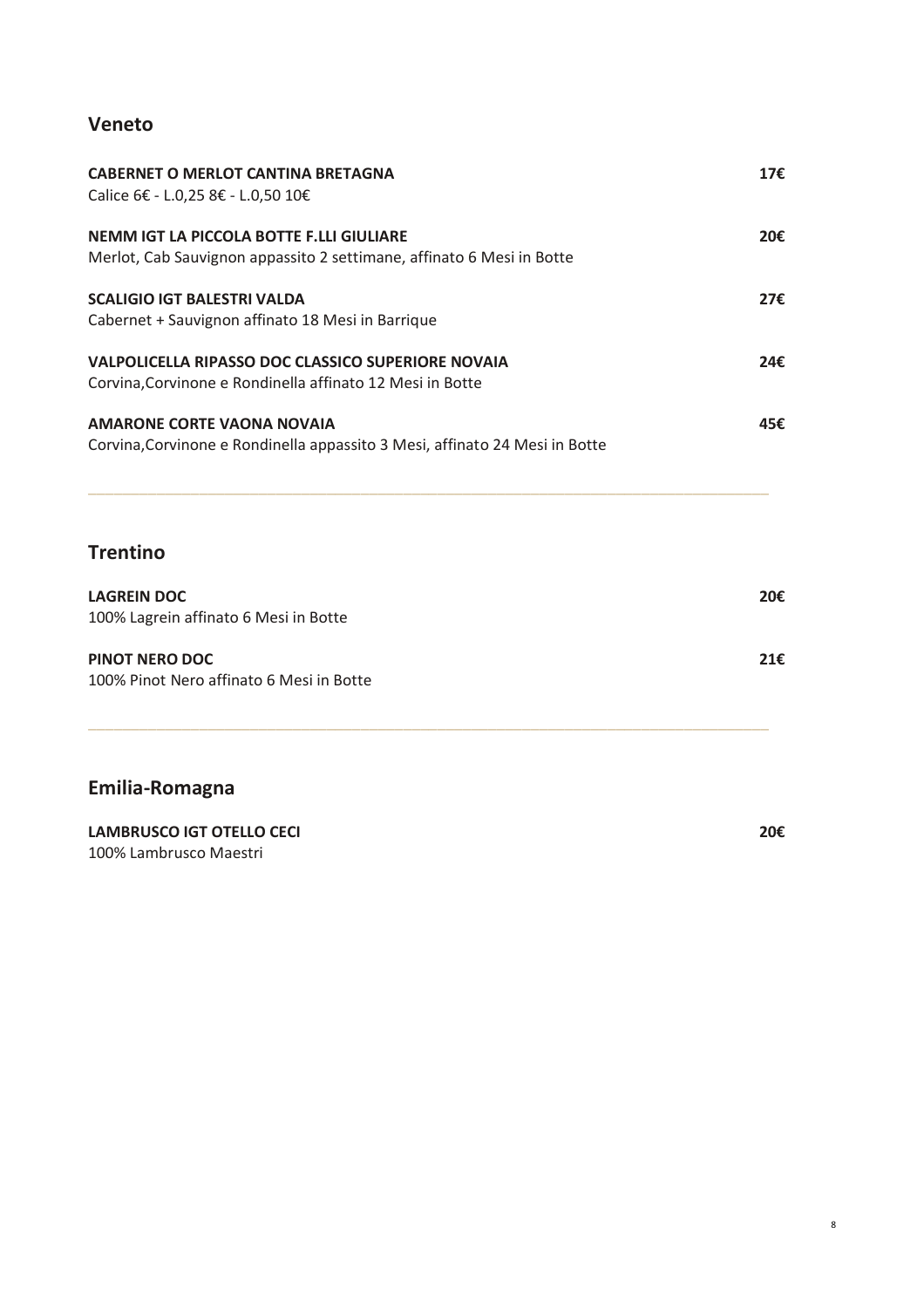#### **Toscana**

| <b>Sicilia</b>                                                                                              |     |
|-------------------------------------------------------------------------------------------------------------|-----|
| NEGRAMARO DELLA PUGLIA (100% Lambrusco Maestri)<br>100% Lambrusco Maestri                                   | 20€ |
| <b>Puglia</b>                                                                                               |     |
| <b>BRUNELLO DI MONTALCINO DOCG CANALICCHIO DI SOPRA</b><br>100% Sangiovese Grosso affinato 36 Mesi in Botte | 65€ |
| <b>BOLGHERI SCIRE CERALTI BIO</b><br>Cabernet, Sauvignon e Merlot                                           | €25 |
| <b>CHIANTI CLASSICO VALLENUOVA DOCG TOLAINI</b><br>100% Sangiovese                                          | €21 |

100% Syrah appassito 3 Settimane, affinato 12 Mesi in Barrique

9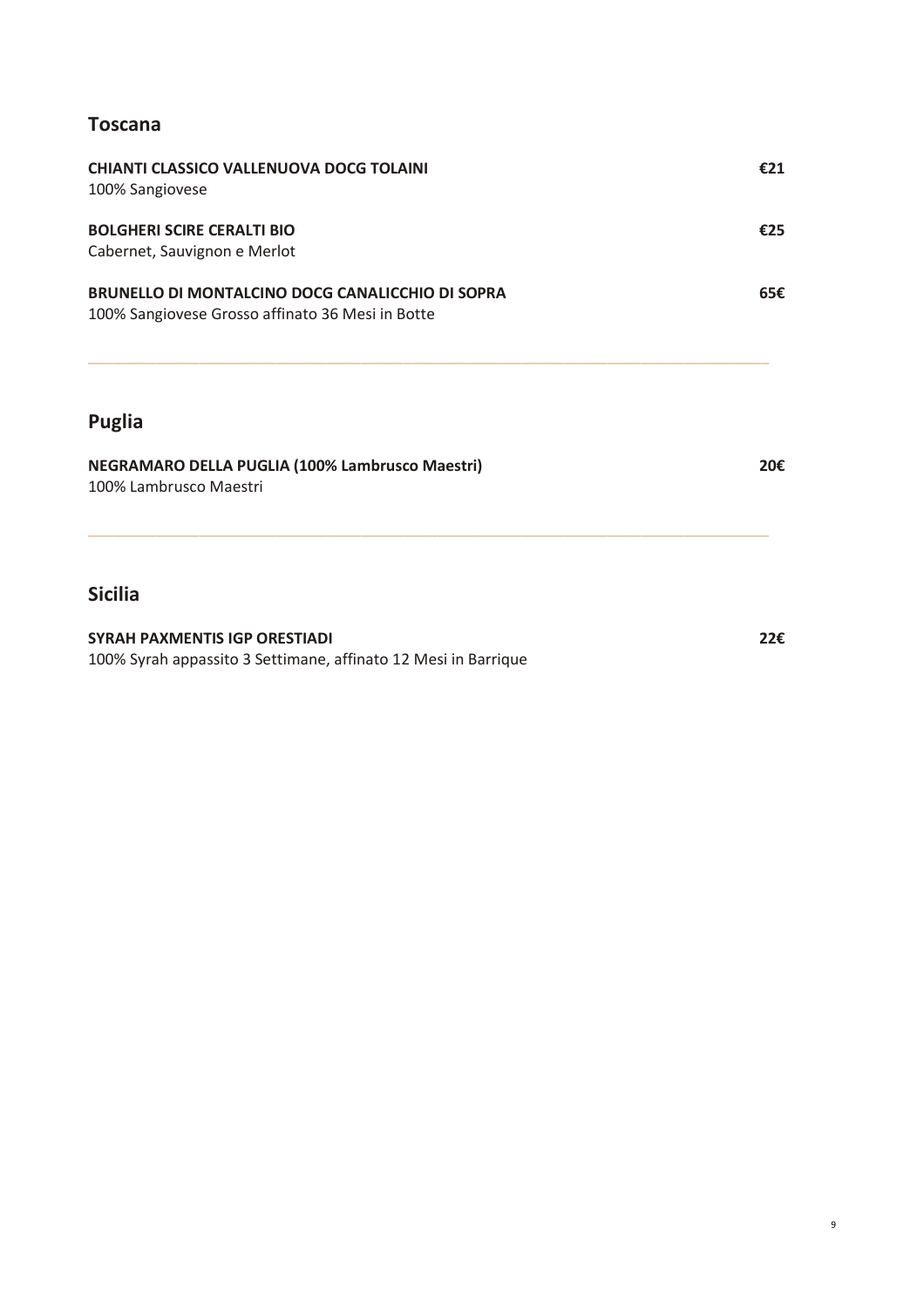# **Vini Bianchi – White Wines**

#### **Lombardia**

| <b>CHIAVENASCA IGT BETTINI</b><br>100% Nebbiolo vinificato in Bianco                         | 20€ |
|----------------------------------------------------------------------------------------------|-----|
| <b>RINÈ IGT BENACO BRESCIANO</b>                                                             | 21€ |
| Chardonnay, Risling, Incrocio Manzoni                                                        |     |
| <b>LUGANA DOC DEL GARDA</b>                                                                  | 20€ |
| Piemonte                                                                                     |     |
| <b>ROERO ARNEIS DOCG</b><br>100% Arneis                                                      | 20€ |
| Veneto                                                                                       |     |
| <b>GARDA COLLI MANTOVANI CANTINA BRETAGNA</b><br>Calice 6€ - L. 0,25 8€ - L. 0,50 10€        | 17€ |
| SOAVE LUNALONGA DOC BALESTRI VALDA<br>Garganega e Trebbiano di Save affinato 6 Mesi in Botte | 21€ |
| <b>Trentino</b>                                                                              |     |
| <b>SAUVIGNON DOC TOBLINO</b><br>100% Sauvignon                                               | 20€ |
| <b>CHARDONNAY DOC TOBLINO</b>                                                                | 20€ |
| 100% Chardonnay                                                                              |     |
| <b>GEWURZTRAMINER DOC</b><br>100%Gewurztraminer                                              | 20€ |
| MULLER THURGAU DOC NALS MARGREID<br>100% Muller Thurgau                                      | 20€ |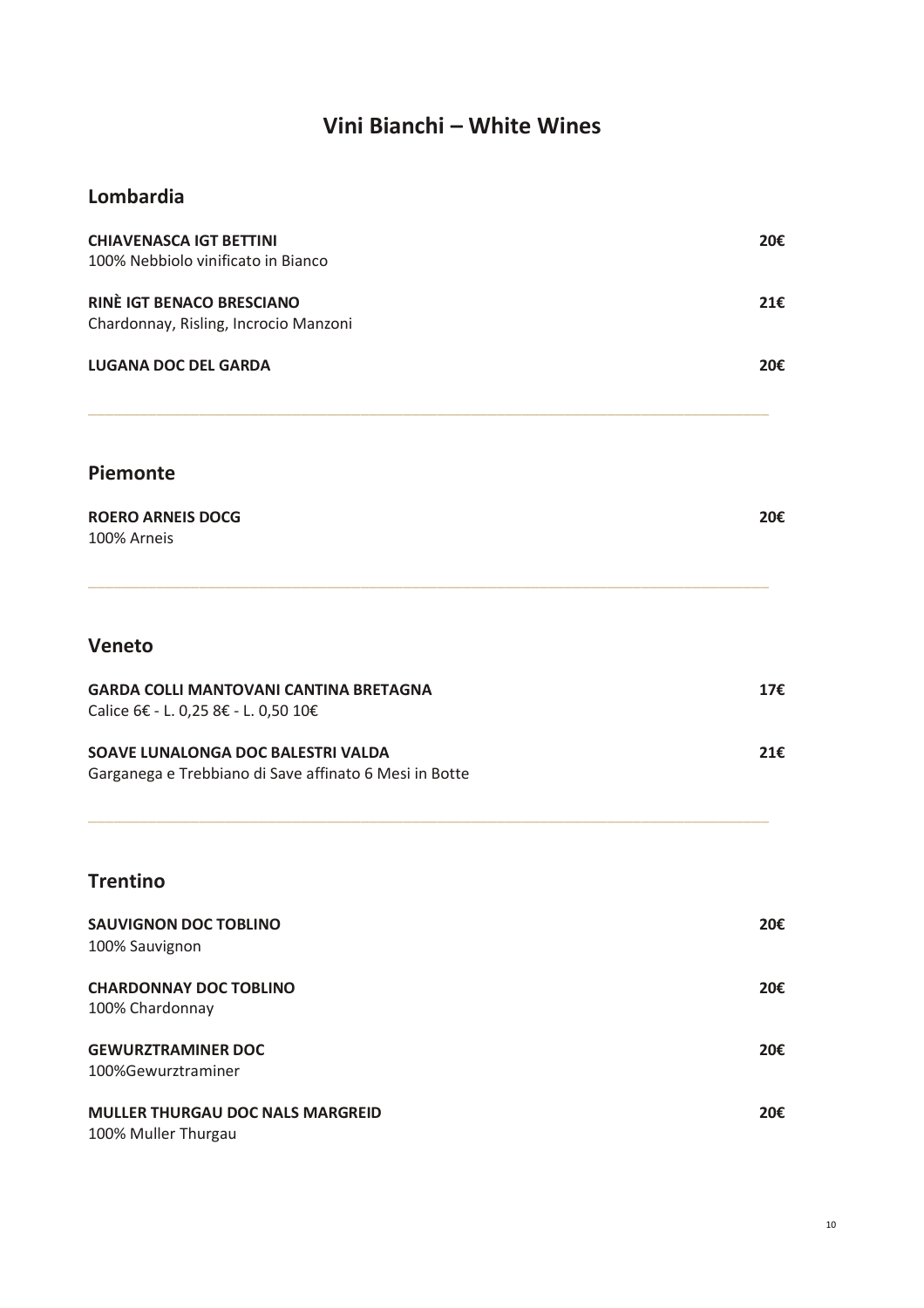#### **Friuli Venezia Giulia**

| <b>PINOT GRIGIO DOC DRIUS</b><br>100% Sauvignon         | 20€ |
|---------------------------------------------------------|-----|
| <b>RIBOLLA GIALLA DOC ATTEMS</b><br>100% Ribolla Gialla | 20€ |

### **Campania**

| <b>GRECO DI TUFO DOC TERREDORO</b><br>100% Greco di Tufo | 20€ |
|----------------------------------------------------------|-----|
| <b>FALANGHINA DOC TERREDORO</b>                          | 24€ |

\_\_\_\_\_\_\_\_\_\_\_\_\_\_\_\_\_\_\_\_\_\_\_\_\_\_\_\_\_\_\_\_\_\_\_\_\_\_\_\_\_\_\_\_\_\_\_\_\_\_\_\_\_\_\_\_\_\_\_\_\_\_\_\_\_\_\_\_\_\_\_\_\_\_\_\_\_\_\_\_

100% Falanghina

### **Puglia**

| <b>FIANO DOC SCHOLA SARMENTI</b> | 20€ |
|----------------------------------|-----|
| 100% Fiano                       |     |

\_\_\_\_\_\_\_\_\_\_\_\_\_\_\_\_\_\_\_\_\_\_\_\_\_\_\_\_\_\_\_\_\_\_\_\_\_\_\_\_\_\_\_\_\_\_\_\_\_\_\_\_\_\_\_\_\_\_\_\_\_\_\_\_\_\_\_\_\_\_\_\_\_\_\_\_\_\_\_\_

#### **Sicilia**

| <b>KIKÉ CANTINA FINA</b><br>Traminer aromatico sauvignon blanc terre siciliane | 22€ |
|--------------------------------------------------------------------------------|-----|
| <b>GRILLO DOC ORESTIADI</b><br>100% Grillo                                     | 20€ |
| <b>ZIBIBBO DOC ORESTIADI</b><br>100% Zibibbo                                   | 20€ |

\_\_\_\_\_\_\_\_\_\_\_\_\_\_\_\_\_\_\_\_\_\_\_\_\_\_\_\_\_\_\_\_\_\_\_\_\_\_\_\_\_\_\_\_\_\_\_\_\_\_\_\_\_\_\_\_\_\_\_\_\_\_\_\_\_\_\_\_\_\_\_\_\_\_\_\_\_\_\_\_

#### **Sardegna**

#### **VERMENTINO DOC ARGIOLAS 20€** 100% Vermentino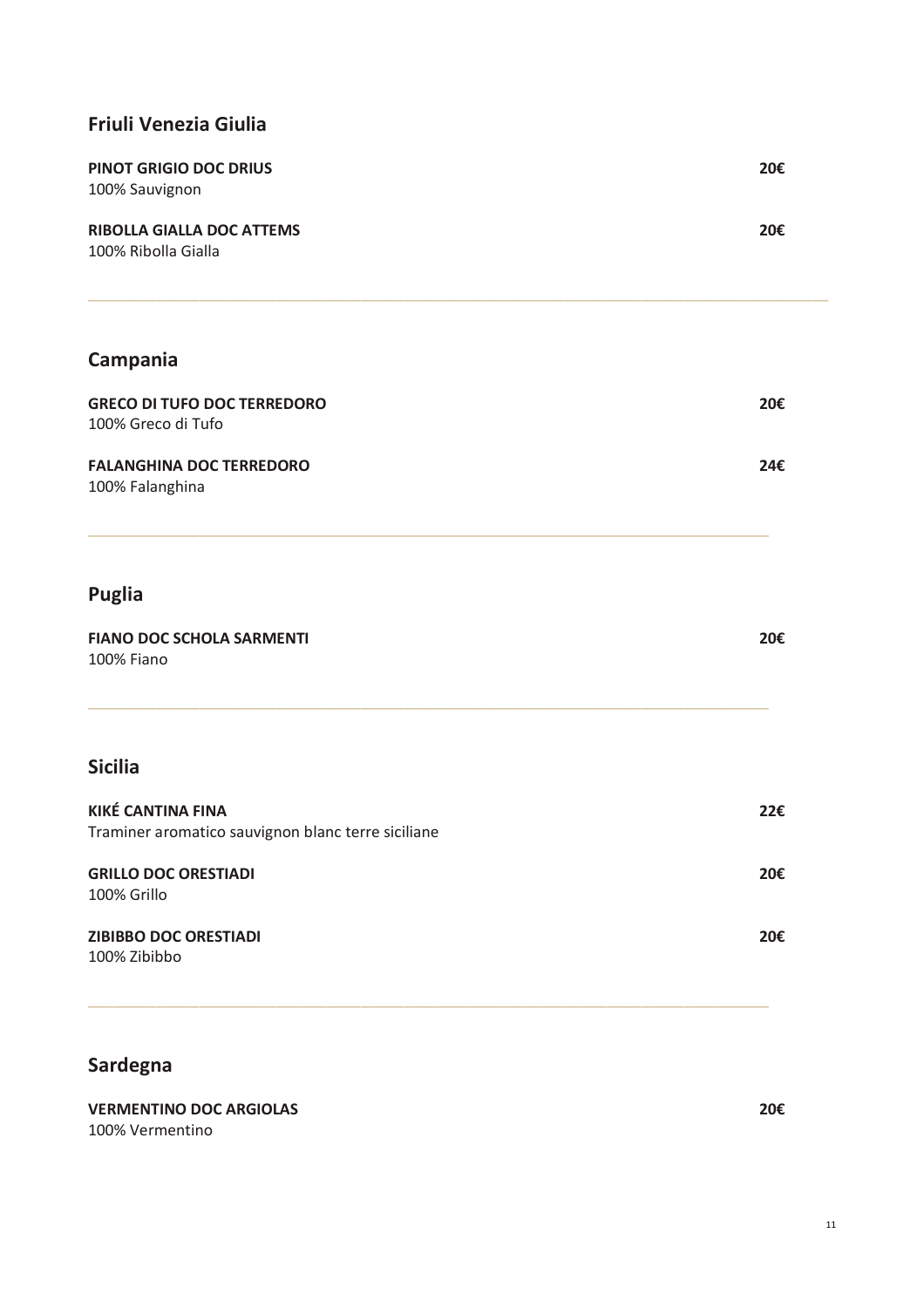# **Vini Mossi – Sparkling Wines**

| <b>FRANCIACORTA DOCG BRUT ARMONIA LE CANTORIE</b><br>80% Chardonnay, 20% Pinot nero 27/30 Mesi affinamento su Lieviti |     |
|-----------------------------------------------------------------------------------------------------------------------|-----|
| <b>FRANCIACORTA DOCG SATEN ARMONIA LE CANTORIE</b><br>100% Chardonnay 30/36 Mesi affinamento su Lieviti               | 35€ |
| <b>PROSECCO BRUT DOCG</b><br>100% Glera                                                                               | 22f |
| <b>MILLESIMANTO BRUT ZEMMER ALTO ADIGE</b><br>Chardonnay                                                              | 21E |
| <b>RIBOLLA GIALLA COUVÉE BRUT</b><br>100% Ribolla Gialla                                                              | 20€ |

\_\_\_\_\_\_\_\_\_\_\_\_\_\_\_\_\_\_\_\_\_\_\_\_\_\_\_\_\_\_\_\_\_\_\_\_\_\_\_\_\_\_\_\_\_\_\_\_\_\_\_\_\_\_\_\_\_\_\_\_\_\_\_\_\_\_\_\_\_\_\_\_\_\_\_\_\_\_\_\_

**Vini Rosati – Rosé Wines**

**CHIARETTO BARDOLINO DOC VALPANTENA 15€** Corvina e Rondinella